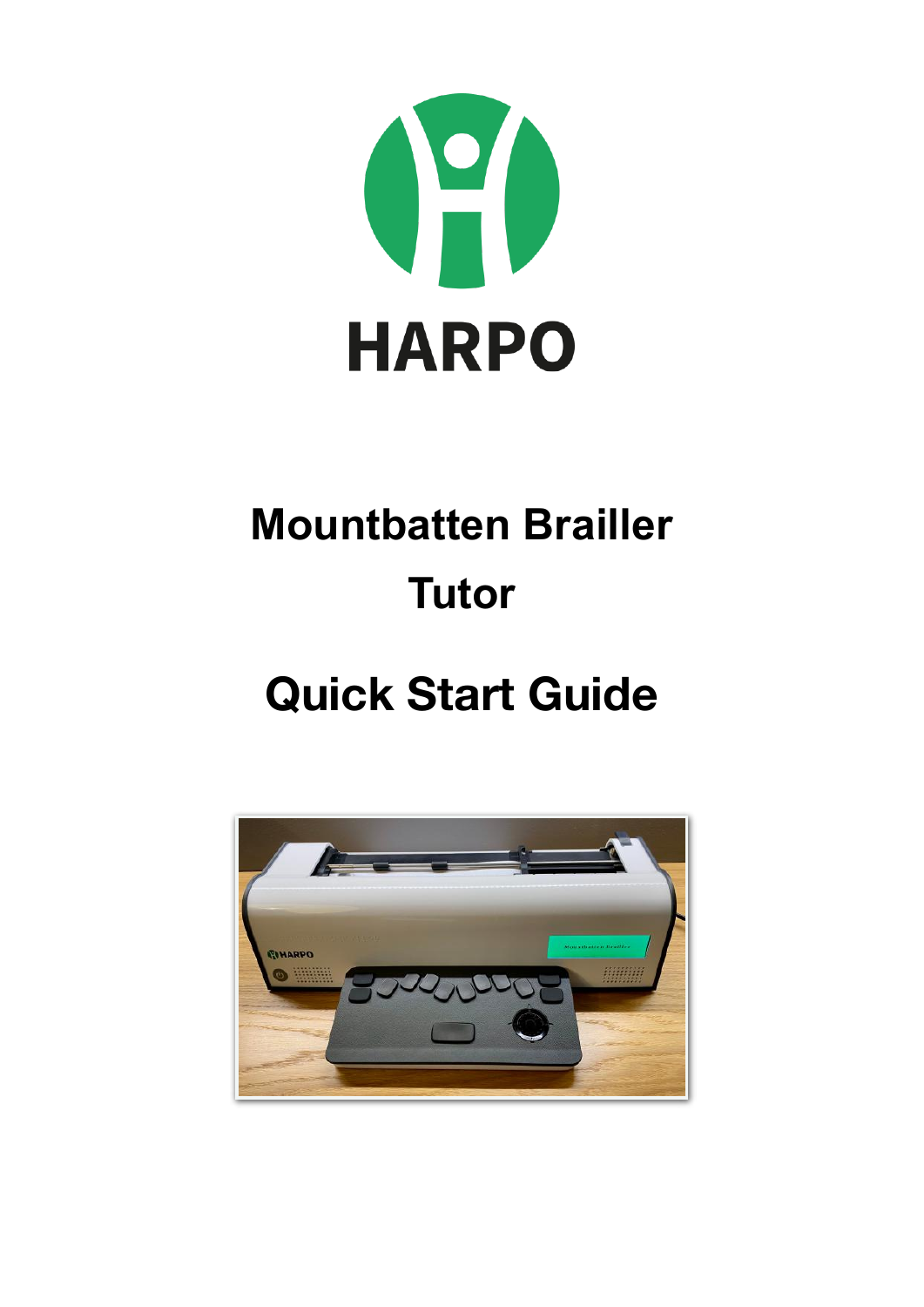| Opening the box                                      | $\overline{2}$ |
|------------------------------------------------------|----------------|
| Setting up for use                                   | $\overline{4}$ |
| Removing the main unit from its bag                  | $\overline{4}$ |
| The main unit and keyboard controls and connectors   | $\overline{4}$ |
| Removing the top cover                               | 5              |
| Removing the protective insert                       | 6              |
| Charging the batteries                               | 6              |
| Installing the reading table                         | $\overline{7}$ |
| Removing the paper bail                              | $\overline{7}$ |
| Powering the MB Tutor on and off                     | $\overline{7}$ |
| The display screen                                   | 8              |
| Connecting external devices                          | 8              |
| Setting language                                     | 8              |
| Setting up Internet connection                       | 9              |
| Updating your device                                 | 9              |
| Learning Braille with the Mountbatten Brailler Tutor | 10             |
| Loading paper                                        | 10             |
| Keyboard description and how to type                 | 11             |
| Navigating and embossing                             | 12             |
| Correcting the Braille already embossed on paper     | 12             |
| Menu                                                 | 13             |
| Games                                                | 13             |
| Tips for using the MB Tutor to learn                 | 14             |
| <b>Useful functions</b>                              | 14             |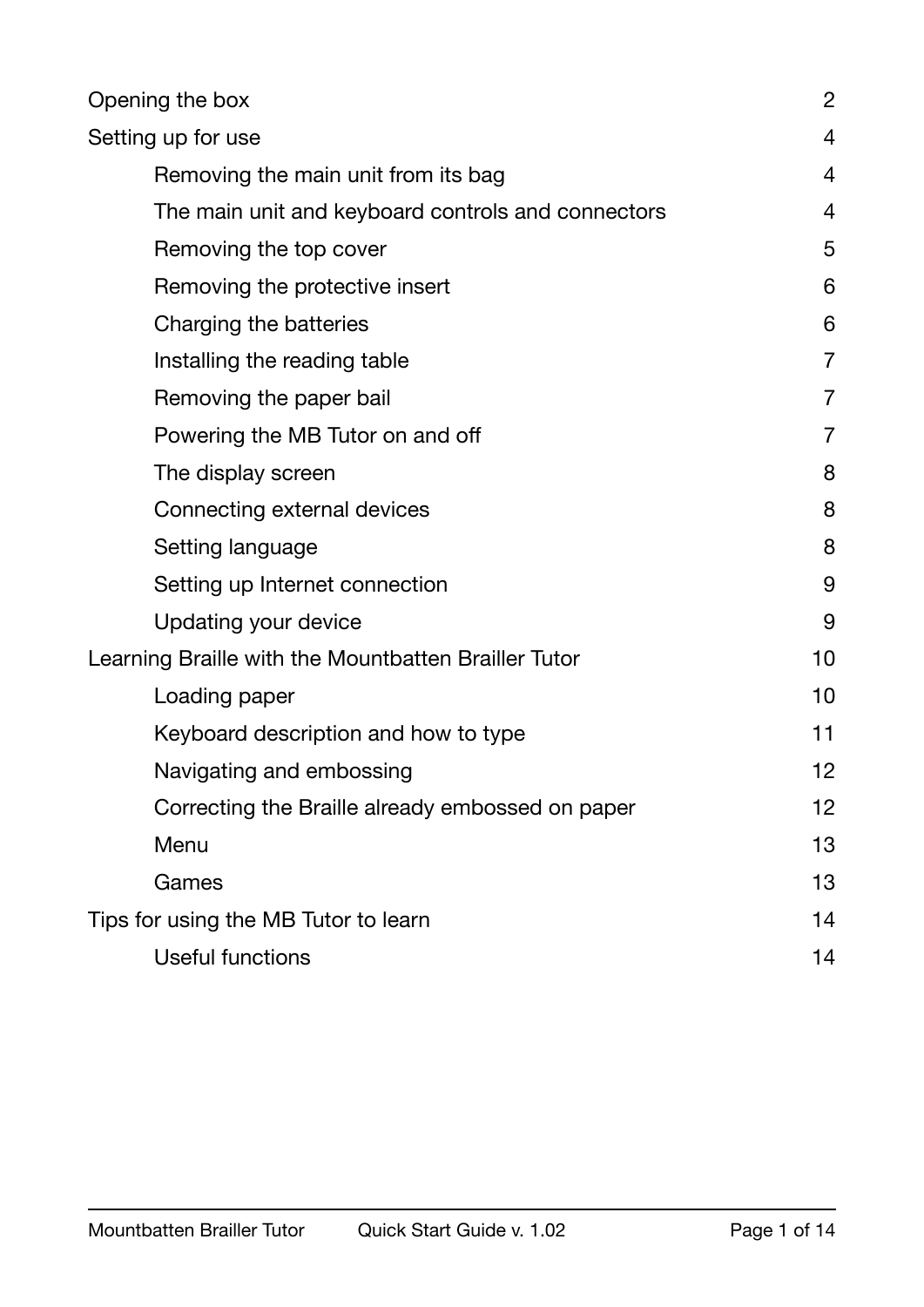Congratulations on purchasing the Mountbatten Brailler Tutor - the modern tool for education and a Braille literacy concept.

This Quick Start Guide serves as a first reference after receiving a Mountbatten Brailler Tutor for use. You can read all the sections or choose anyone that seems helpful. This Guide is for a sighted person who will help a blind student, the future Mountbatten Braille Tutor user. The User Manual delivered with your MB Tutor includes detailed information on all features, detailing all options, commands, etc.

### <span id="page-2-0"></span>**Opening the box**

When you receive the Mountbatten Brailler Tutor (we will keep calling it MB Tutor for short), it will be packed in a backpack that comes as a standard accessory and then in a carton box filled with some pieces of foam for protection. In the bag, you will find:

- MB Tutor main unit with the top cover installed



- wireless keyboard



- MB Tutor reading table

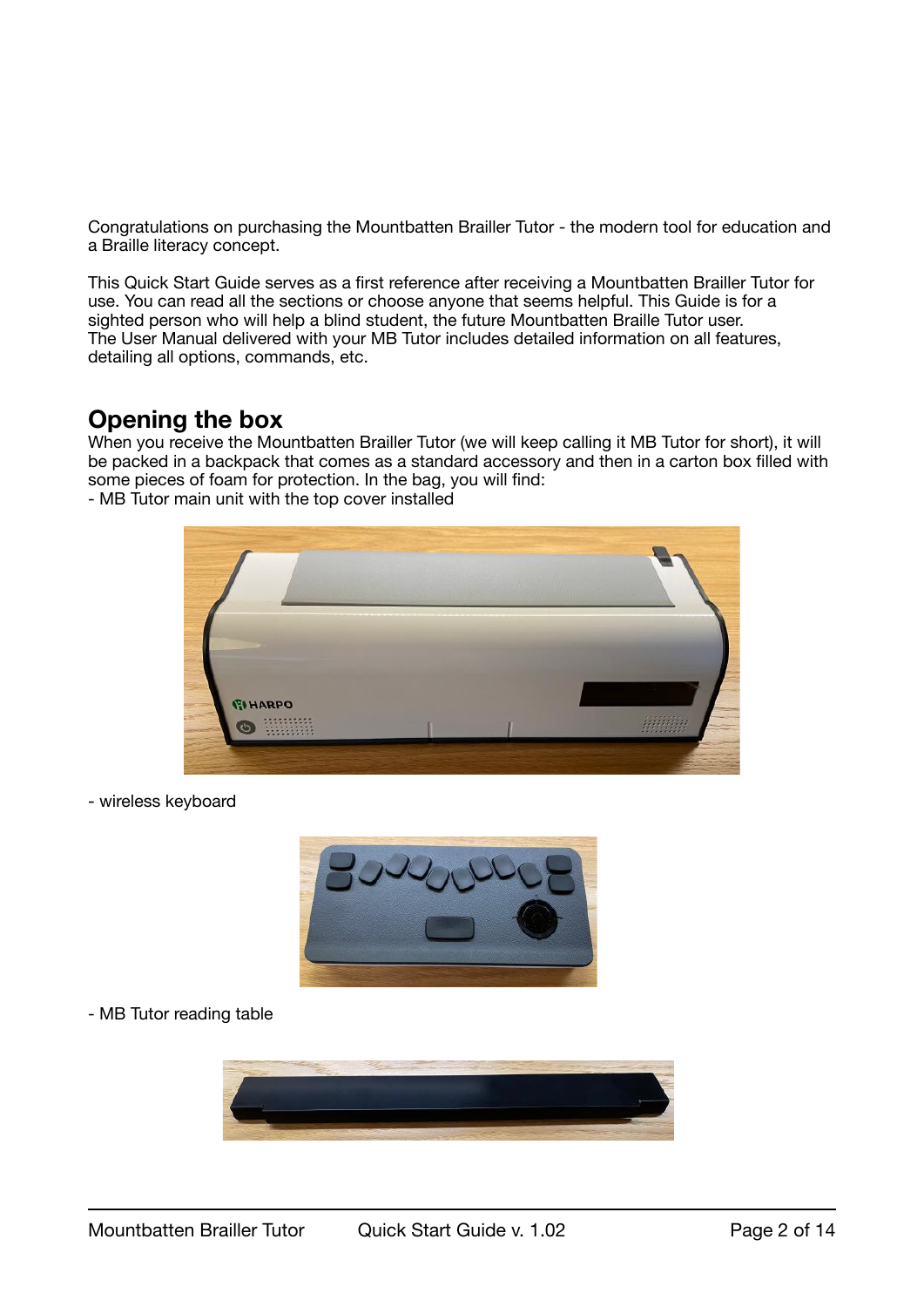- power supply unit with a cord suitable for your county



- User Manual and Quick Start Guide (this document)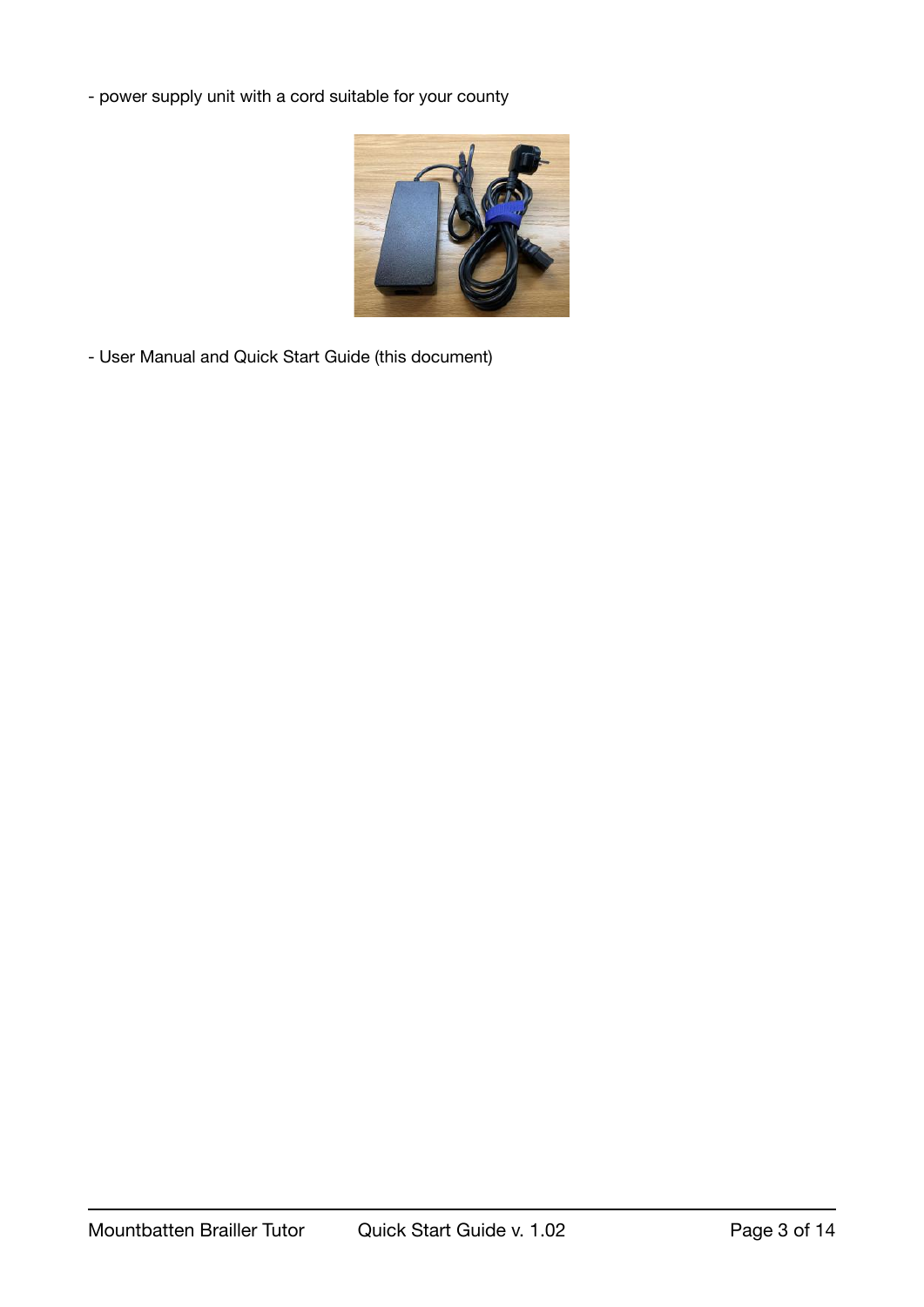## <span id="page-4-0"></span>**Setting up for use**

#### <span id="page-4-1"></span>Removing the main unit from its bag

To remove the MB Tutor main unit from the backpack, grab the leather handle and lift. Put the main unit on a desk in front of you.



#### <span id="page-4-2"></span>The main unit and keyboard controls and connectors

After you remove your new Mountbatten Brailler Tutor from its backpack you will notice a power switch at the front left, a display screen at the front right, and some connectors on both sides of the device. Please see the pictures below for explanations of their purpose:

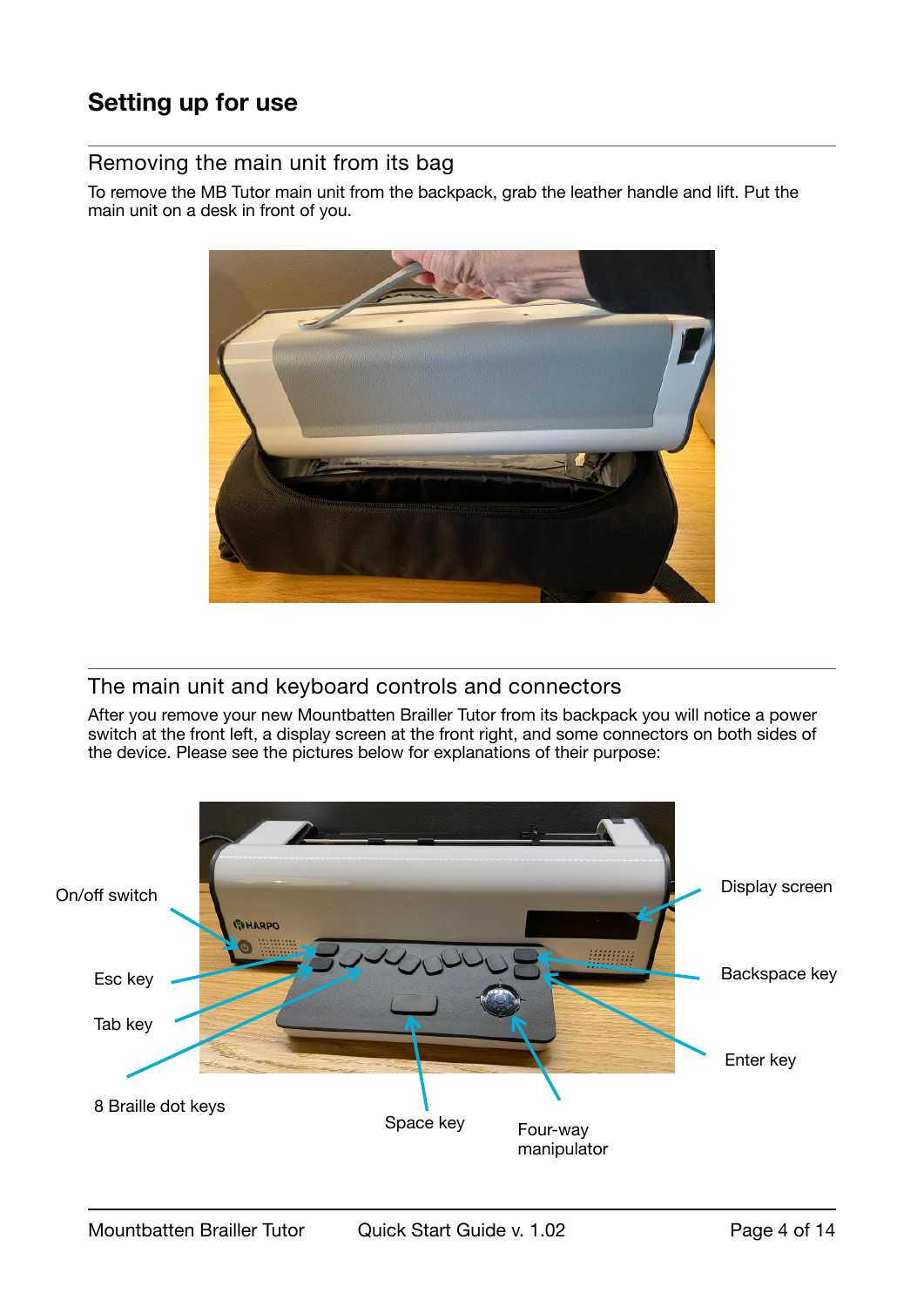

#### <span id="page-5-0"></span>Removing the top cover

The top cover protects your brailler from getting dust or any objects into the inner part of the device. It must be taken away while the machine embosses.

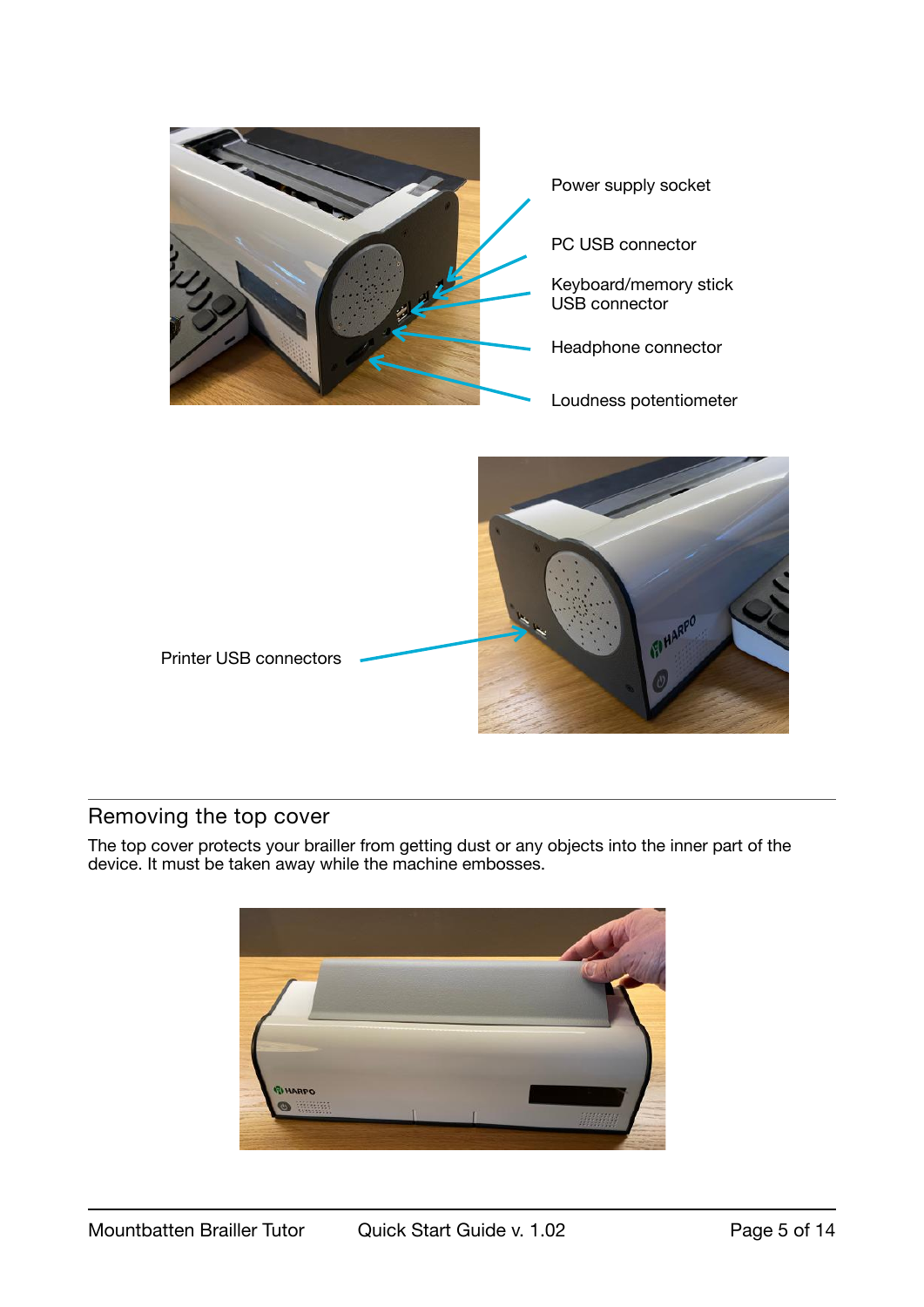#### <span id="page-6-0"></span>Removing the protective insert

To protect the inner mechanism of the MB Tutor while in transport, there is a protective insert placed under the embossing head.

You should remove the protective insert from below the embossing head. The two legs of the shipping insert sit on either side of the Braille embossing head and prevent it from moving while



the MB Tutor is in transit. The insert is held in place by the paper bail. To remove it, first, lift the paper lever. Remember to do it **before you first turn the unit on**. The embossing head must not be blocked when the machine is on.

#### <span id="page-6-1"></span>Charging the batteries

Although a battery inside powers your new unit, connecting the power supply to a wall outlet and to the MB Tutor to charge the battery entirely is required periodically. You can work while the battery is charging.



The same applies to the **wireless keyboard** that you will find in a special pocket on top of the MB backpack. Please remove it from there and place it in front of your unit:

Charging the wireless keyboard is performed whenever placed in its nest in front of the main unit while it is on or at least connected to the mains. Please leave the keyboard charging for about 5 hours when first used. As mentioned before for the main unit - you may keep working while the keyboard charges.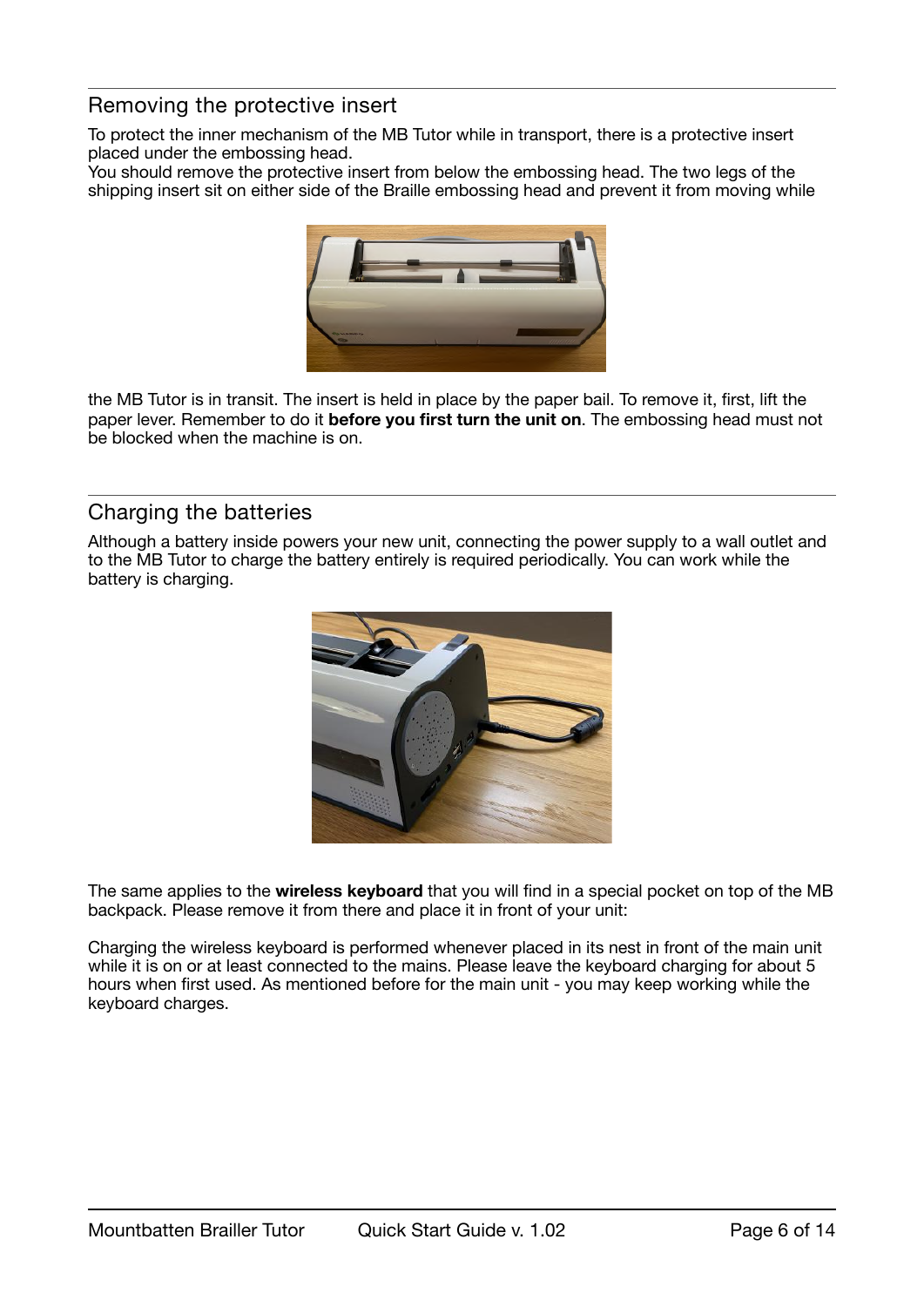

#### <span id="page-7-0"></span>Installing the reading table

As the Mountbatten Brailler Tutor teaches writing and reading Braille, it is important to be able to comfortably feel the Braille as soon as the dots have been embossed. This model has an additional implement that makes reading easier and extends the possibility to 7 lines of Braille behind the embossing head.



To install the reading table, place its short bent margin into the gap as shown:

#### <span id="page-7-1"></span>Removing the paper bail

The paper bail is only needed when the MB Tutor operates as a Braille embosser. When using the MB Tutor as a Braille writer, we recommend removing it because it is difficult to read the Braille just written with the paper bail in place.

To remove the paper bail, first, lift the paper grip lever on the right side of the unit. Then slide the right-hand margin adjuster as far right as it will go. The adjuster will not move unless the paper lever has been lifted.

Squeeze the spring-loaded sleeve on the left side of the paper bail and move it to the right to release and lift, then get it out from its nest on the other end.

#### <span id="page-7-2"></span>Powering the MB Tutor on and off

To power on, press briefly the On/Off button in front of the main unit – near the left edge. The essential operation starts in a few seconds.

The advanced functions (synthetic speech, games, Internet connectivity, and other unit management features) will be available after another internal system starts -this takes two to three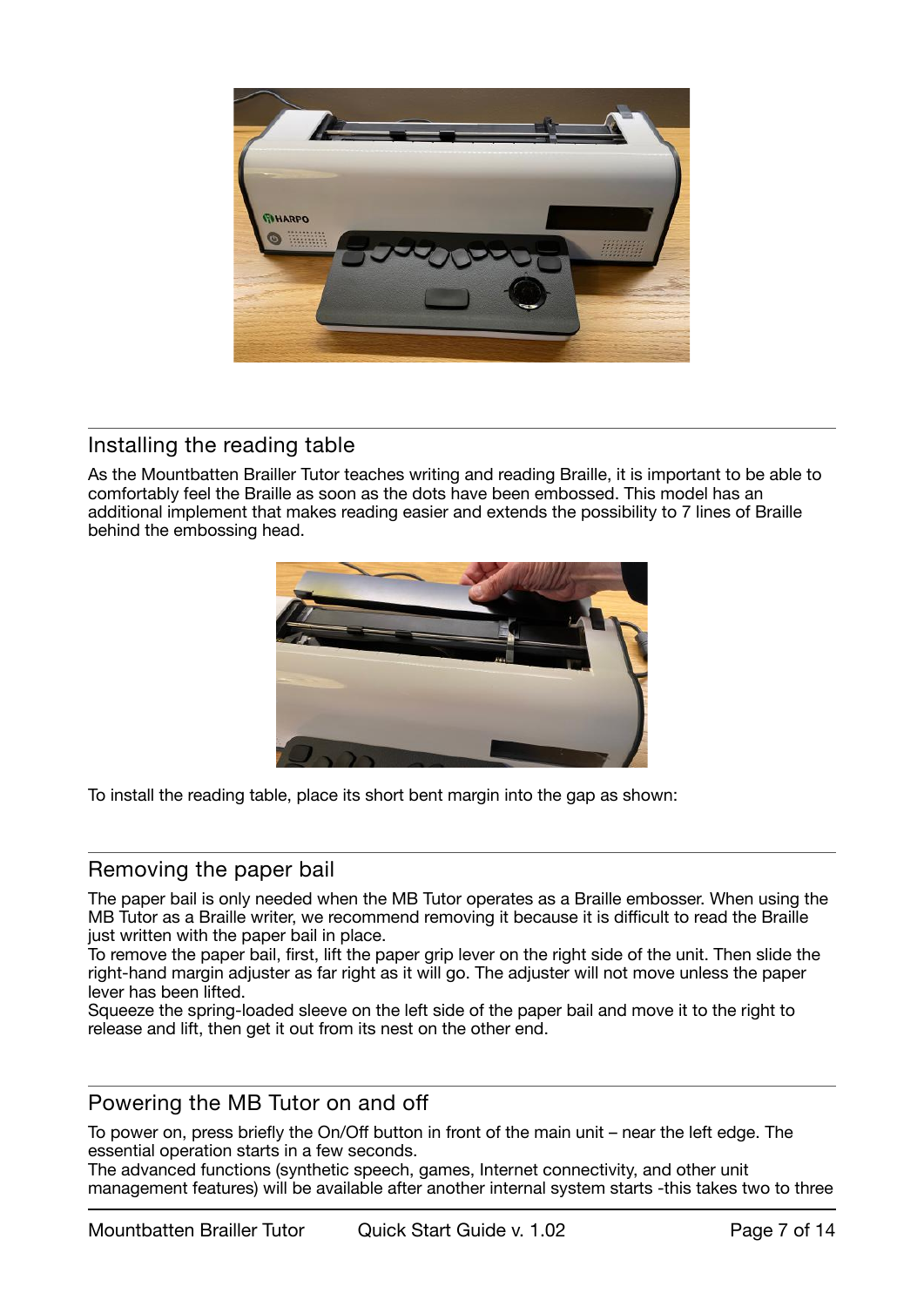minutes. When the full functionality is on, you will hear a message: "Advanced Mountbatten Brailler Tutor functions are available now".

To power off, you need to press and keep pressing the On/Off switch for at least half a second (shorter presses will be ignored). If power off command is accepted, you will hear a "bye, bye" prompt followed by a series of short sounds/beeps signaling that the system is closing. After the successful close, you will hear three consecutive short sounds with decreasing pitch, and the device will turn off.

In case of any problems with stopping one of the internal systems, the power management unit inside the Mountbatten will force-switch off. If you need to force-switch off the system manually, keep the On/Off switch pressed for 10 seconds. It is not good to use this method too often as some internal systems may sometimes not save all current data.

#### <span id="page-8-0"></span>The display screen

The screen in front of MB Tutor displays information for sighted people working with a blind student. It shows the text that the student types with the Braille keyboard, back-translated text (in case of contractions, one is very different from the other), menus, help information, and what is being embossed at the moment.

#### Setting font size

The screen may display letters being typed in (Latin letters plus some special characters) and below the back translation of the Braille as mentioned earlier to regular text.

Depending on the font size setting, the screen displays two lines - one originally typed, one backtranslated, up to three lines of each (three lines of originally typed and three of back-translated text). This may be set in the menu: Command -> Display -> Small fonts (8 lines), Command -> Display -> Standard fonts (4 lines), Command -> Display -> Big fonts (3 lines). When the menu is used - the screen shows the menu items (as many lines as fit in with the chosen font size).

#### <span id="page-8-1"></span>Connecting external devices

MB Tutor can enable communication in Braille even if a person (teacher, carer, or friend of the blind student) doesn't know how to Braille. A regular QWERTY keyboard, a PC, smartphone, or tablet may help.

If you don't know Braille and want to quickly type a message in Braille, connecting a QWERTY PC keyboard through USB is recommended. Most keyboards available on the market will work when connected to the lower USB port on the right side of MB Tutor.

If you want more - e.g., exchanging data between your smart device (smartphone or tablet with iOS or Android system) and MB Tutor, embossing longer text, or reading text typed in by the student - you may use a free app MBMimic that needs to be installed on your smart device. If you have a PC, you could install a free program called MBComm on it and connect to the MB Tutor over USB (the lower port on the right side) or remotely, via the Internet.

A forward (text-to-Braille) or back-translation (Braille-to-text) is needed when using one of the mentioned devices connected to MB Tutor. You may turn the conversion on or off within your application or in the device's menu.

#### <span id="page-8-2"></span>Setting language

The Mountbatten Brailler Tutor is multilingual - it has 32 languages installed - both the menus, prompts, and spoken messages plus speech synthesizer are available for each language. To set the language, you may use the menu: Menu -> Language - choose one from a displayed list. The setting will not only make your brailler speak and show all menus in the chosen language but also set text-to-Braille and vice versa conversion tables appropriate to this language. If there are more Braille tables for the given language, you may go to another list: Menu -> Braille tables, and choose the desired table. For some languages, you may see 6- and 8-dot tables.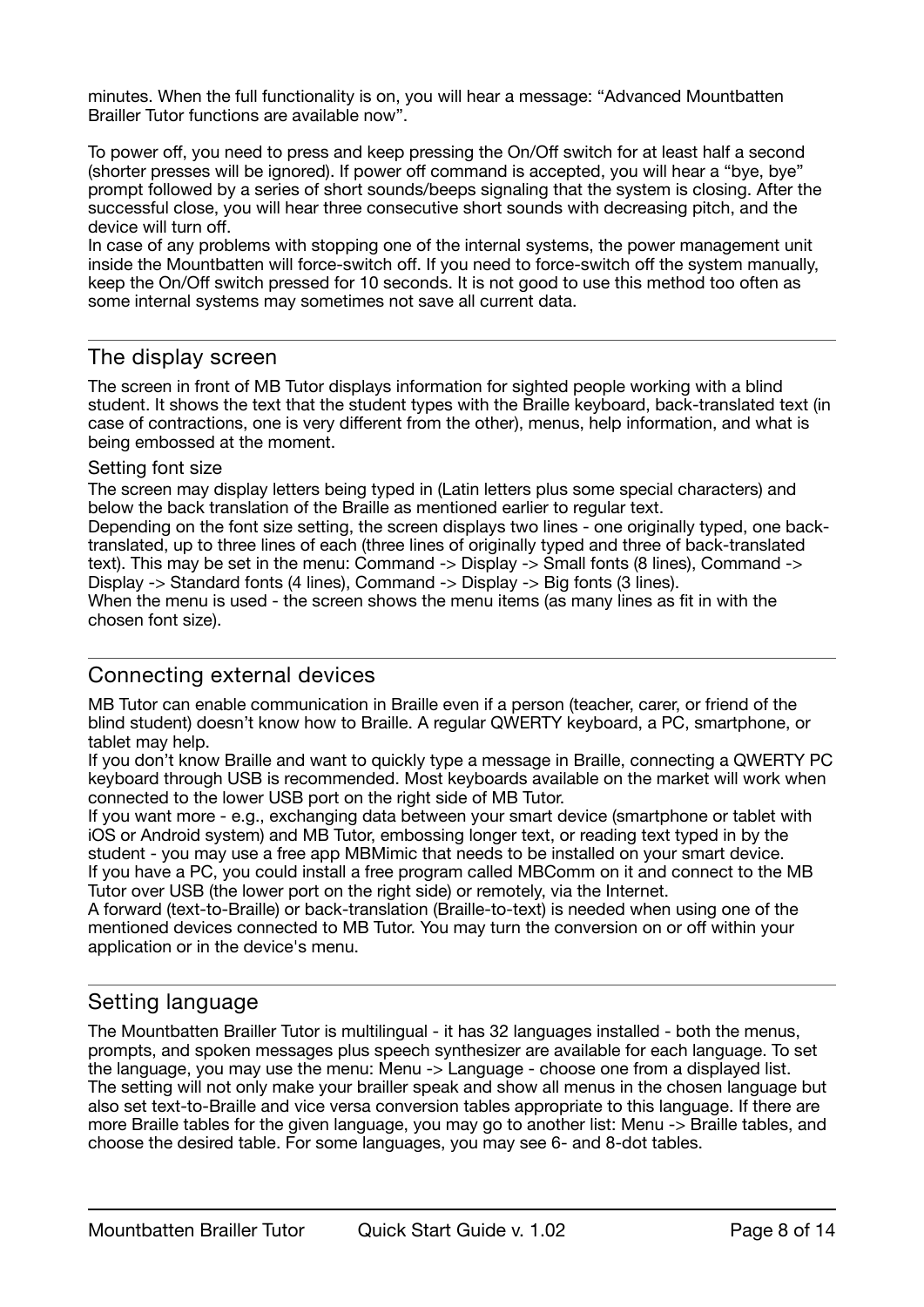#### <span id="page-9-0"></span>Setting up Internet connection

It is a good idea to connect your unit to the Internet over a Wi-Fi network at home and school. Some functionality, like remote connection to a PC, updates, games, etc., will require a working Internet connection. To set the connection, use Command -> System -> Wi-Fi connection, next search from a list or enter your network name manually, and type in your password.

#### <span id="page-9-1"></span>Updating your device

- 1. Check your current firmware version of the device (Menu-> System->Device information)
- 2. In the "Cumulative Updates" folder, find an installer dedicated to updating from your version to the desired version (for example, "1.5.1 - 1.5.11 - MBUPDATE.TUT.zip" to update from version 1.5.1 to 1.5.11).
- 3. Download and unzip the content of the "zip" archive.
- 4. Place unzipped "MBUPDATE.TUT" folder in the root folder of a USB drive with FAT32 filesystem.
- 5. Plug the USB drive into the upper USB port on the device's right side (from the user's point of view).
- 6. Choose the "Update device" command from the menu (Main menu-> System->Update device).
- 7. The device will be updated and restarted.

If the device doesn't start at all for any reason, the update can be initiated by holding the power button for about 3 seconds (until the first beeps) during startup (with the USB pendrive connected). Only essential files are updated in this scenario, allowing to start the device. New sounds and translations are not installed and require an upgrade with the standard procedure. If you are unsure what your current MB Tutor version is, start the boot update using one of the older versions from "Cumulative Updates" and then use the same installer launched from the menu.

Please consider that upgrading from a very old version may take some time (even more than 2 hours).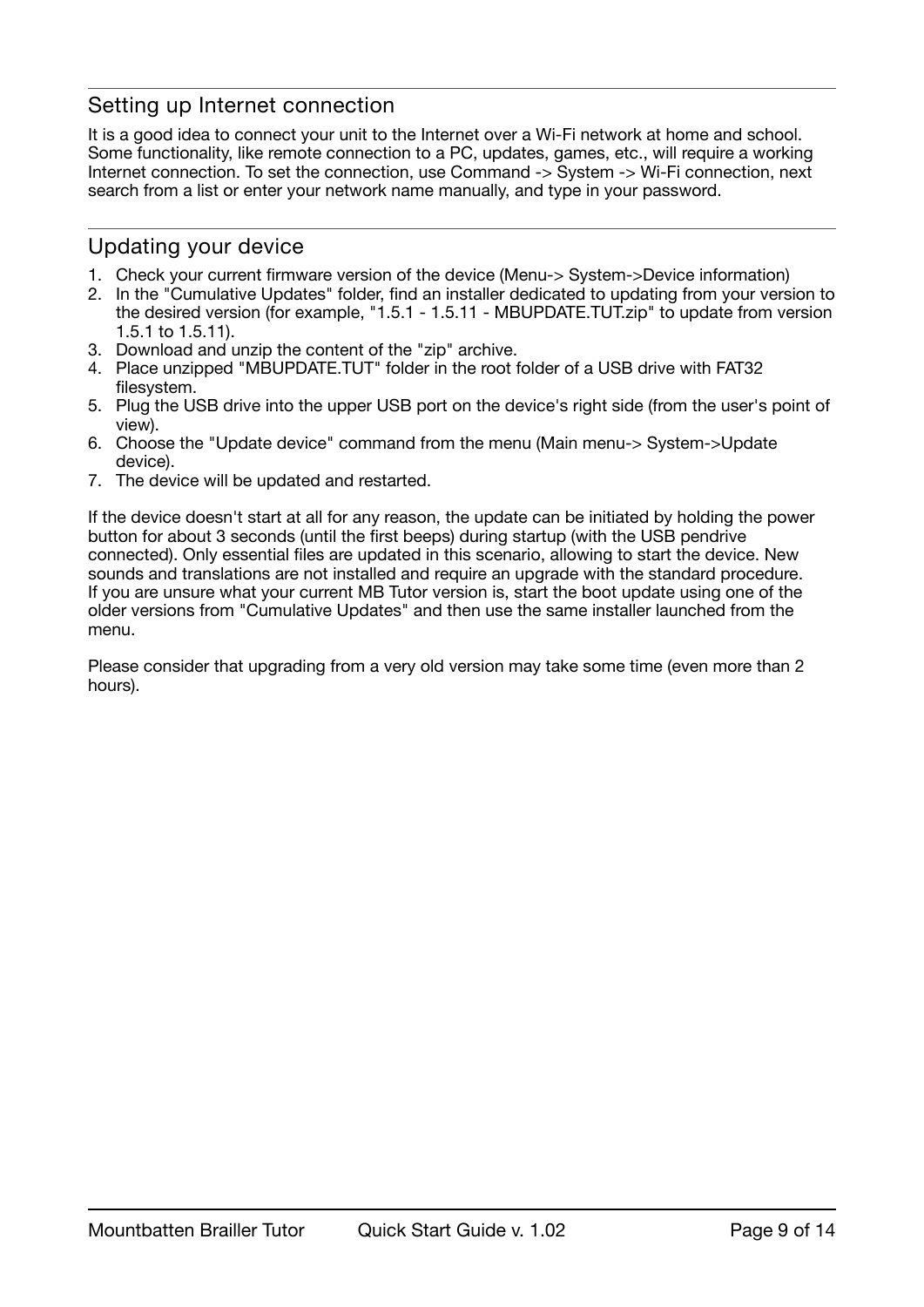## <span id="page-10-0"></span>**Learning Braille with the Mountbatten Brailler Tutor**

The Mountbatten Brailler was invented to facilitate the process of teaching Braille. The new MB Tutor extends the functionality by games (learning through fun and competition), remote teaching, and the Internet.

Mountbatten Brailler may be the first acquaintance of an electronic device explored by a blind child and can prepare the student for future PCs, smartphones, Braille displays, etc. With Mountbatten Brailler Tutor, important concepts that can be easily explained include a page of text, a paragraph, line, backspace, editing text, capitals, typed key echo, word echo, etc. These concepts will be used at school and in future employment.

#### <span id="page-10-1"></span>Loading paper

Although there are two main methods of loading a paper sheet into the MB Tutor, we will explain the one that seems to be more accessible.



- 1. Lift the paper lever that is located on the right side of your brailler, in its rear part, and slide the right-hand margin to the position that suits the paper size being used. Lay the paper flat on the reading table. Ensure that the paper is positioned to go underneath the small rollers on the left and right margins and under the embossing head.
- 2. Slide the paper into the unit. Some people grasp either side of the form and push it in. Others prefer to slide it in by pressing on the reading table and sliding back.
- 3. When the paper is fully inserted, align the top of the page on the reading table's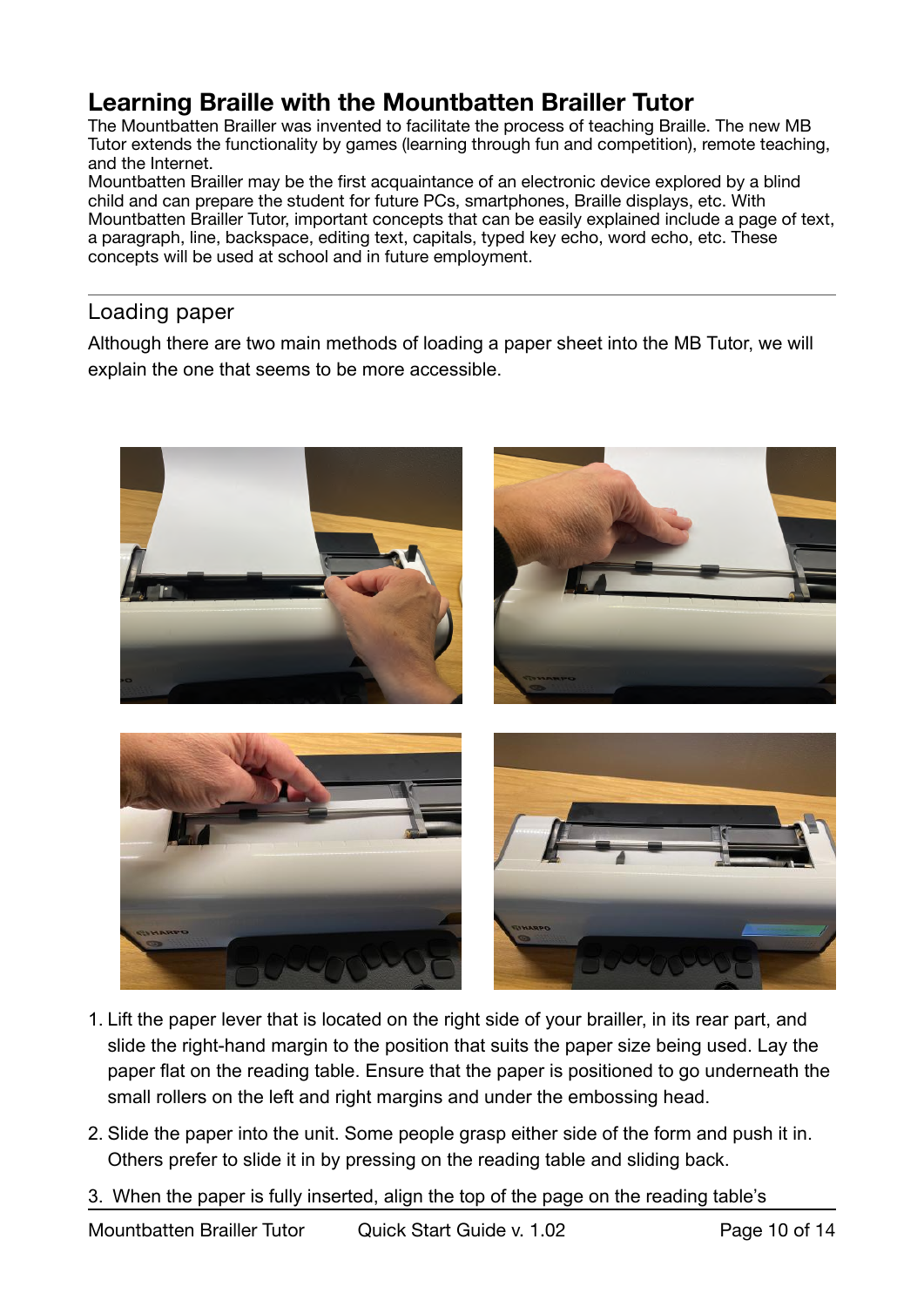indentation - behind the paper bail.

4. Check that the paper is placed straight against the left-hand margin. In case it isn't slide the right margin to the left until it rests against the right edge of the paper. Flip the paper lever to the down position. The embossing head will now move across to the right margin adjuster and back to check the paper size.

The machine is now ready for embossing.

#### <span id="page-11-0"></span>Keyboard description and how to type

The keyboard works wirelessly, physically separated from the main unit of MB Tutor. To introduce the typical PC keyboard layout to a user, the special keys (space, Esc, Tab, Backspace, and Enter) are placed in the typical position to the keyboard's left, down, and right. A convenient four-way manipulator on the right helps to use menus. It has four keys (left, top, right, and down), a ring that you may turn clockwise or anti-clockwise for performing swift movements up and down, and the middle Action key.



There is an additional USB-C type socket on the right side of the keyboard for charging. This wired charging is faster than regular wireless charging. You need to place the keyboard in front of the MB Tutor main unit to charge wirelessly. When the keyboard is close to the middle of the main unit case, magnets inside lead it to the correct charging position.



There are 8 Braille dots keys on the keyboard. Depending on the language used, Braille can be 6 dot or 8-dot. The 8-dot keyboard is suitable for both. Typing Braille requires pressing several keys at once. Each dot-key produces one dot on paper when embossed.



To enter and navigate menus and other functions like advancing paper, regulating loudness, and embossing speed, you can use the four-way manipulator.

The MB Tutor can be set for one-hand use. This unique method accepts both typing the Braille keys simultaneously or one at a time. It is meant for students with hand mobility problems.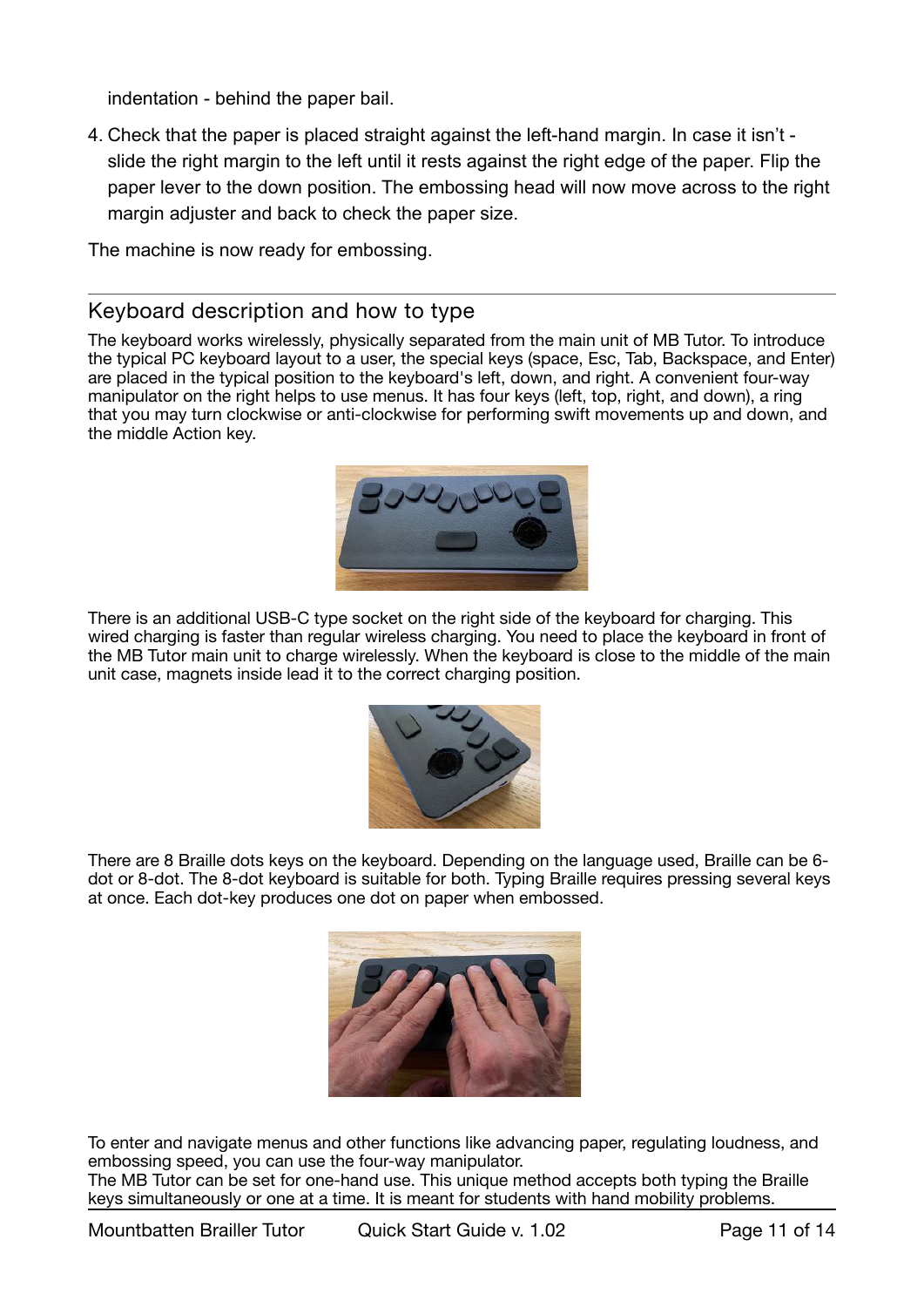

#### <span id="page-12-0"></span>Navigating and embossing

When the unit is on, with a paper sheet installed and keyboard functioning, any press of a key on the keyboard will cause a reaction from your unit. If you press one of the Braille keys (one of six or eight, depending on the language), you will hear the machine emboss a dot on the paper. Other keys will perform typical functions for each of them: tab will move the embossing head to the next tab position, Enter will move paper sheet by one line, space will move one letter space to the right without embossing, and so on.

#### **Paper you can use for embossing**

The MB Tutor has been designed to work best and most quietly with regular office paper. This is 80 gsm or 20 lb paper sold for use in photocopiers and printers.

The first strategy is to use lighter paper because it is quieter and more affordable. Properly produced on more lightweight paper, Braille lasts well and has good-quality dots.

The embossing head moves from left to right while it embosses Braille dots one by one. (When the embossing is initiated from a file or external device, the Brailler sometimes embosses dots from right to left to save time). The die arm moves and can be used to explain a cursor concept. The unit allows for reading Braille just behind the die arm, so each letter can be read immediately after it is typed in.

#### **Moving around on a page**

With the MB Tutor, you can move the embossing head around the page **using the four-way manipulator** (up, down, left, and right buttons). Other methods are:

- a press of Tab key that moves the head to the next tab position,

- Enter chord (Space-Enter) that moves the paper down the line, leaving the head at the same horizontal position,

- B chord (Space-Tab) head to previous tab position
- F chord (Space-F) down the line, head left on the same horizontal position
- C chord (Space-C) down the line, the head goes to the beginning of the line
- R chord (Space-R) up a line, head left on the same horizontal position
- P chord (Space-P) page eject

When you navigate the page, you will see the text of the current line of Braille on display. The screen cursor will keep showing where the Braille head is.

Additionally, the dial used to set the volume (on the right panel of your unit) when moved while Space is pressed will advance the paper in small steps. This helps regulate the vertical paper position in detail.

#### <span id="page-12-1"></span>Correcting the Braille already embossed on paper

If you navigate to a Braille text and type over it, you will see both Braille and display overwritten with the new text (in the case of Braille, the old contents will get erased). You can type over some text already embossed, or - if you want to correct the last character embossed - type the correct character while pressing the BackSpace key; MB Tutor will then erase the existing letter and type the new one.

The corresponding text will be edited on screen too.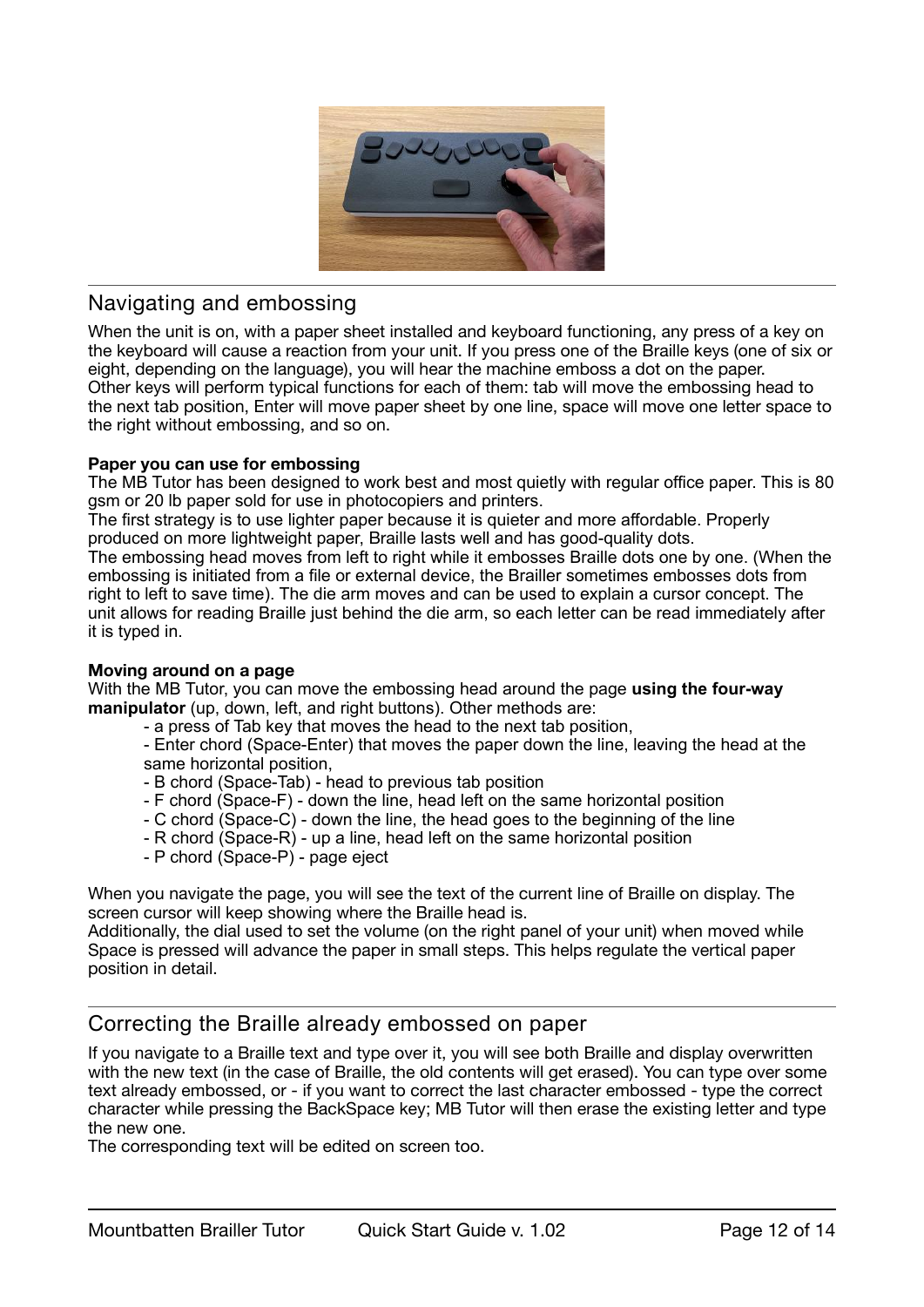#### <span id="page-13-0"></span>Menu

Mountbatten Brailler Tutor has a menu that invokes many options and switches some features on or off. To enter and browse the menu, you need to use the four-way manipulator. The manipulator is used to:

- action key (short press shorter than a second): enter the MB menu you will hear ..Main menu" and the name of the currently selected menu;
- action key (long press longer than 2 seconds): enter a command manually you will hear "Command"';
- action key while in the menu enter a submenu or issue a command under the cursor;
- up/down to choose between the menu items on the list;
- left to escape a menu level to a higher one;
- right to enter a submenu.

Around the action key, you will find a ring that can be turned left or right. This ring can be used to quickly move to an item lower in a menu or list (by turning it right) or higher (by turning left).

#### <span id="page-13-1"></span>Games

One crucial new feature of the MB Tutor is the possibility of playing **Braille-learning games** that also help with computer skills. Some games – like **Keyboard Master,** are embedded in the device; others will be made available for download on the Internet. Contact us for more games by visiting the Mountbatten website, www.mountbattenbrailler.com.

The preinstalled games include:

- **Keyboard Master** - lets the user learn how to write and read Braille, Braille letters, and Braille typing skills. A rich game that has many levels and stages. Students can compare their scores and progress. It has four modes of operation:

• Explorer mode

Start with explorer mode if your student is new to Braille. This mode is for getting you to know the keyboard. Just press any key, and the program will tell you what the key does. Try Perkins (Braille dot) keys and any other keys on the MB Tutor keyboard. To exit this mode, double-tap any key.

• Learning mode

This mode is for practicing the student's typing skills. The Tutor will request to type a dot (e.g., dot 3) or dots corresponding to a letter.

• Character contest mode

This mode is suitable for testing typing skills. The user's task is to press keys corresponding to the requested letter.

• Word contest mode

Word contest mode is suitable for practicing typing skills.

- **Letter Relay Race** - fun to play along with the device on with other persons, allows for vocabulary development and improving spelling skills.

The game aims to guess and type (in Braille) words that have the first letter equal to the last one of the words entered by the preceding player. Mountbatten Brailler Tutor may be one of many players and checks the correctness of whatever word is entered by any players. If the word is correct, you will receive several points in proportion to the length of the word. You will get a penalty for misspelled words. The player who earned the most points wins.